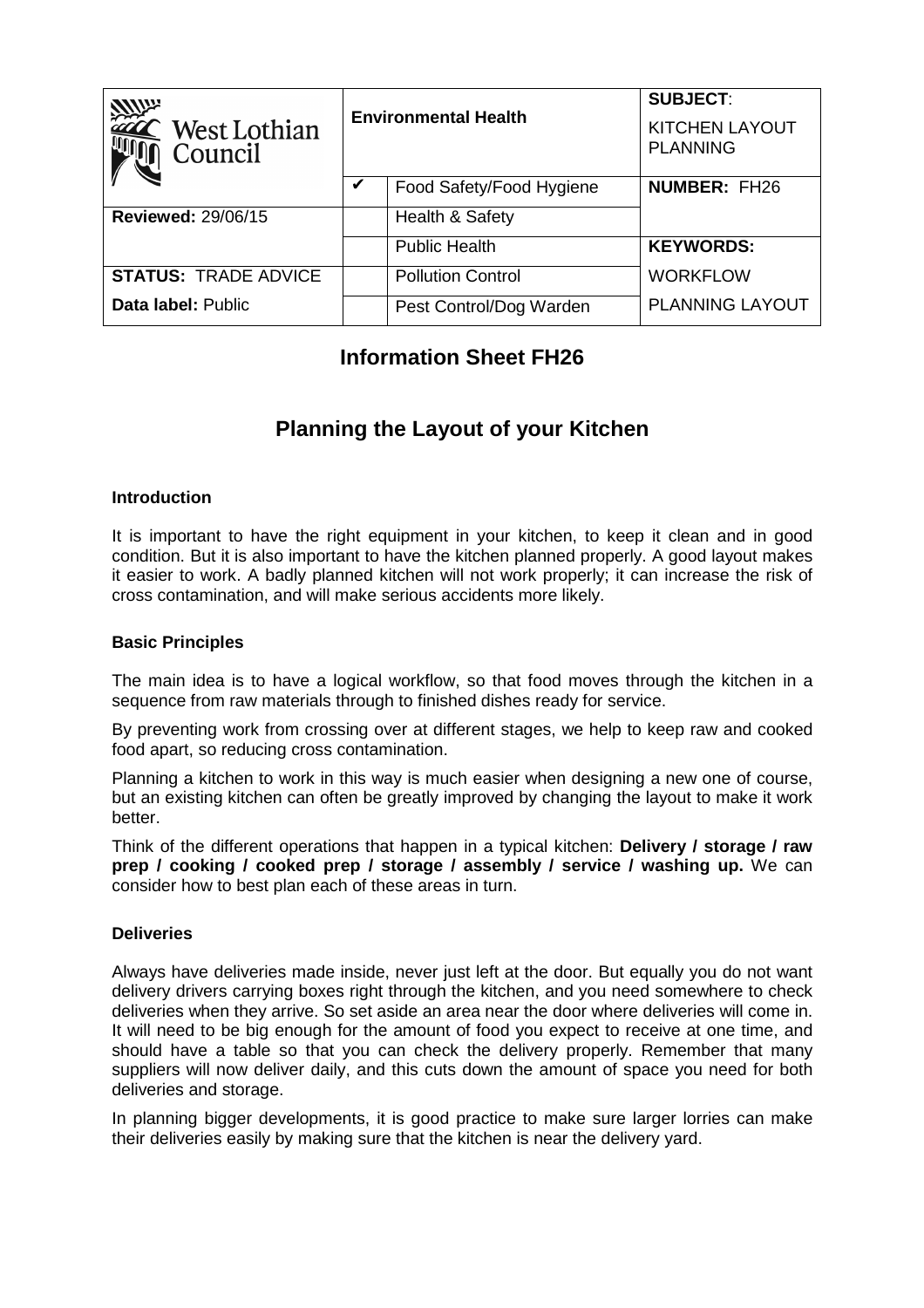#### **Storage**

Decide first what storage you need. Will you need to store dry goods, vegetables, raw meat, cooked food, frozen food, dairy produce and other perishable foods? Now think of how much of each you need to keep, and what facilities you will need. There is one Golden Rule for storage. You will always need more than you think!

Now plan where the storage will fit. There are some general rules to follow. Keep raw food storage away from storage for ready to eat food. Think where each type of food will be prepared and handled, and try to have the storage close to the area where the food will be worked on.

# **Raw Food Preparation Area**

This should be close to the vegetable store and should have its own sink for food washing. Keep the equipment you will use for raw food prep  $-$  such as boards, knives etc. $\cdot$  in this area. Allow storage space for this equipment.

If space permits, have a separate part for preparing raw meats because these carry the highest risk of spreading bacteria particularly E coli O157.

Remember that salad is a raw food, but it will not be cooked to kill bacteria, so it is a special case. If a bacterium from raw meat gets on to salad then it can cause food poisoning, so they must be kept apart. Equally, salad can pass harmful bacteria on to cooked foods, so these must be kept apart as well. Plan for this.

# **Cooking**

If food is properly cooked then harmful bacteria are killed. After cooking, food must not go back into a raw food area because of the risk of cross contamination. So, the cooking area should come in between the raw prep and other areas of the kitchen to prevent this.

Have an area to one side of your cooker for raw ingredients awaiting cooking.

Have an area to the other side of your cooker where freshly cooked food can be placed before it is served or worked on.

#### **Cooked / Ready to Eat Food Preparation Area**

Some cooked foods need further preparation, and this has to be done in an area away from raw preparation. So set aside an area that will only be used for cooked and ready to eat food. Keep the equipment you will use for these foods in this area too.

#### **Cooked / Ready to Eat Food Storage**

The risk of cross contamination is far lower if you have a separate refrigerator just for storage of cooked and ready to eat food. It is vital that you have enough space to store all your perishable food safely. Think of how much food this will involve at any one time, and plan the space accordingly.

#### **Assembly**

When meals are made up, several different foods need to be handled in a short time. The area to do this needs to be close to the cooking area, and storage, and the pick up point, to avoid people rushing across the kitchen carrying hot food. If you plate up several meals at a time, allow enough space for the number of plates needed to be stored and laid out.